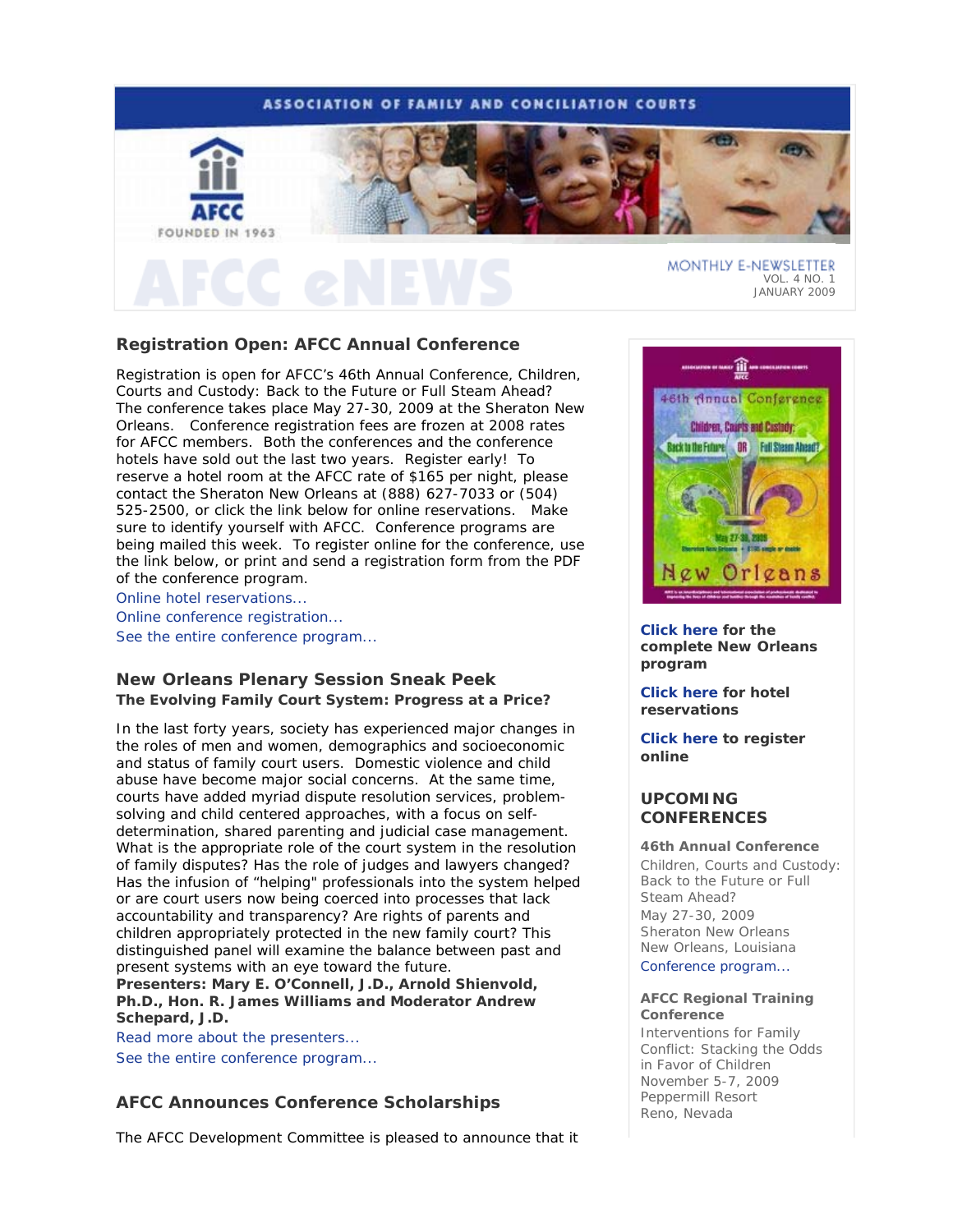will be awarding more than 40 scholarships to AFCC's 46th Annual Conference, May 27-30, 2009 in New Orleans. This year's unprecedented number of scholarships will be offered to graduate students, court services personnel, local and international professionals and others. The Committee has doubled the number of scholarships that include \$1,000 travel stipends from three to six. AFCC conference scholarships enable deserving professionals, who otherwise could not afford to participate in our conferences, the opportunity to develop their practice skills, network with likeminded colleagues and bring the latest innovations back to their communities. The application must be completed by March 1, 2009.

Click here for scholarship application...

Click here to contribute to scholarship fund...

## **Great Airfares to New Orleans**

Sample round-trip airfares to New Orleans for the 46th Annual Conference found on Expedia.com on Feb. 15, 2009:

Boston \$218 Chicago \$230 Dallas \$138 Denver \$248 Los Angeles \$248 Miami \$176 Minneapolis \$310 Newark \$248

New York (LaGuardia) \$228 Philadelphia \$160 Phoenix \$193 San Francisco \$228 Seattle \$198 St. Louis \$303 Tampa \$114 Washington, DC (Dulles) \$173

## **ASK THE EXPERTS**

## **Top Ten Tips on Court Program and Community Collaborations**

*By Linda Fieldstone, M.Ed., Honorable Sandy Karlan, and Honorable Judith L. Kreeger* 

An increasing number of domestic relations courts are recognizing that the needs of family litigants are often non-legal child related issues and are best served outside of the family court arena. Family Court Services of Miami-Dade County Domestic Relations Division was developed to fill the gap between the court and the community and bridge parents and children to the most appropriate providers in their neighborhoods. In this era of "do more with less," this function of the court has become even more crucial to the families we serve. These Top Ten Tips will help you build strong links between your court and community. Read more...

## **RESEARCH UPDATE**

## **Child Sexual Abuse, Early Family Risk, and Childhood Parentification: Pathways to Current Psychosocial Adjustment**

*Courtesy of J.M. Craig Press, Inc.* 

When families are stressed, there is a tendency for some parents to treat their children more as peers. This behavior has come to be called parentification and is defined as a situation in which children are assigned roles and responsibilities normally the province of adults. For many years, (mental health professionals) have assumed that such actions are harmful to children and

# **AFCC Trainings**

Training schedule & brochure

**Parenting Coordination: Working with High Conflict Families**  *Robin M. Deutsch, Ph.D.* February 9-10, 2009 New Orleans, Louisiana

#### **Attachment, Alienation and Access: Advanced Interventions for**

**Parenting Coordinators** *Arnold Shienvold, Ph.D.* February 11-12, 2009 New Orleans, Louisiana

### **Advanced Issues in Child Custody**

*Nancy Williams Olesen, Ph.D.* June 22-23, 2009 Chicago, Illinois

### **Parenting Coordination: Advanced Practice and Skills**

*Joan B. Kelly, Ph.D.* June 24-25, 2009 Chicago, Illinois

## **AFCC Chapters**

**Arizona Chapter Annual Conference** January 30-February 1, 2009 Hilton Sedona Sedona, Arizona www.azafcc.org

**California Chapter Annual Conference** February 6-8, 2009 The Mark Hopkins Hotel San Francisco, California www.afcc-ca.org

**Florida Chapter Annual Conference** February 27-28, 2009 Renaissance Hotel Tampa, Florida www.flafcc.org

**Missouri Chapter Annual Spring Conference**

March 12-13, 2009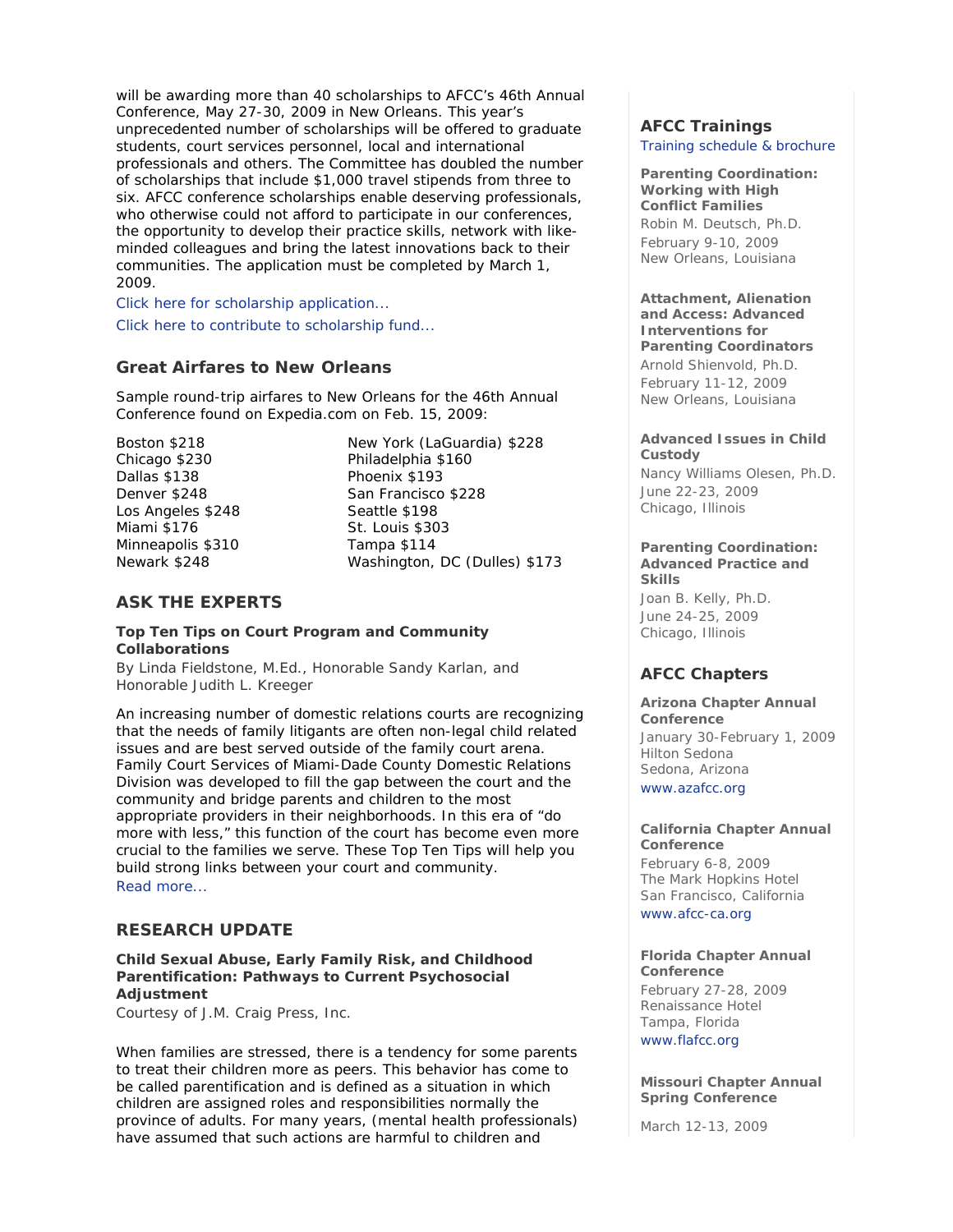counsel parents against doing so. This is the first article we have seen that scientifically investigates the issue. It provides some surprising conclusions.

Read more...

## **RECOMMENDED READING**

Irwin Sandler, Ph.D. recommends an article that examines correlates of the adjustment of children in high conflict divorces: Trinder, L, Kellet, J. and Swift, L. (2008). **The Relationship Between Contact and Child Adjustment in High Conflict Cases after Divorce or Separation.** *Child and Adolescent Mental Health*, 13 (4), 181-187.

Connie Beck, Ph.D. recommends: Gattis, K.S., Simpson, L.E. and Christensen, A. (2008). **What about the kids? Parenting and child adjustment in the context of couple therapy.** *Journal of Family Psychology,* 22 (6), 833-842.

If you have a recommended reading, or have written an article or book, please email it to editor@afccnet.org.

## **FEATURED ARTICLE**

## **Working Together After Divorce – The Mediated Road to Success**

*By Rikk Larsen and Blair Trippe, courtesy of Mediate.com* The world of divorce is a place with an infinite number of stories that play out as a short list of common themes. The biggies: the well being of the children, how to divide assets, who gets the marital home and the complications of a parenting plan. We also know that divorces are rarely the end of the relationship in the sense that once they are final you never have, or need to have, contact with the other party again.

Read more...

## **DIVORCE IN THE NEWS**

## **Fewer Divorces in a Bad Economy**

*Courtesy of MSN.com*

The potentially huge cost of splitting up is causing a growing number of couples to tough out bad marriages, even if they have to live in separate bedrooms.

Read more...

## **Custody Case Tip: Don't Bug Kid's Teddy Bear**

*By Todd Cooper, Courtesy of Omaha World-Herald* 

Turns out, Little Bear was nothing more than Big Brother. An Omaha man has sued his ex-wife after she or someone on her behalf inserted an audio recorder into their 4-year-old daughter's teddy bear during the couple's custody battle. Read more...

## **Thanks to AFCC Sponsors**

Thank you to Complete Equity Markets, Inc., Networking Sponsor; **Louisiana State Bar Association Family Law Section**, Gold

Sheraton-St. Louis downtown St. Louis, Missouri www.afccnet.org

## **Massachusetts Chapter**

**Annual Conference** April 3, 2009 Regis College Weston, Massachusetts www.maafccnet.org

## **Ontario Chapter Annual**

**Conference** April 3, 2009 130 West Event Center Toronto, Ontario, Canada www.afccnet.org

## **Minnesota Chapter Annual**

**Conference** April 24, 2009 St. Paul Campus University of Minnesota St. Paul, Minnesota www.afccnet.org

## **JOIN AFCC**

Are you a member? Join or Renew...

AFCC offers member benefits that promote excellence in practice.

View member benefits...

## **EMAIL UPDATE**

Subscribe, Unsubscribe or Update Your Email Address AFCC will never share, distribute or publicize your email address.

## **ABOUT AFCC eNEWS**

*AFCC eNEWS* is a monthly e-newsletter published by the Association of Family and Conciliation Courts (AFCC). *AFCC eNEWS* provides professionals with time sensitive and up-to-date topics including practice tips, research innovations and international news. AFCC eNEWS archive...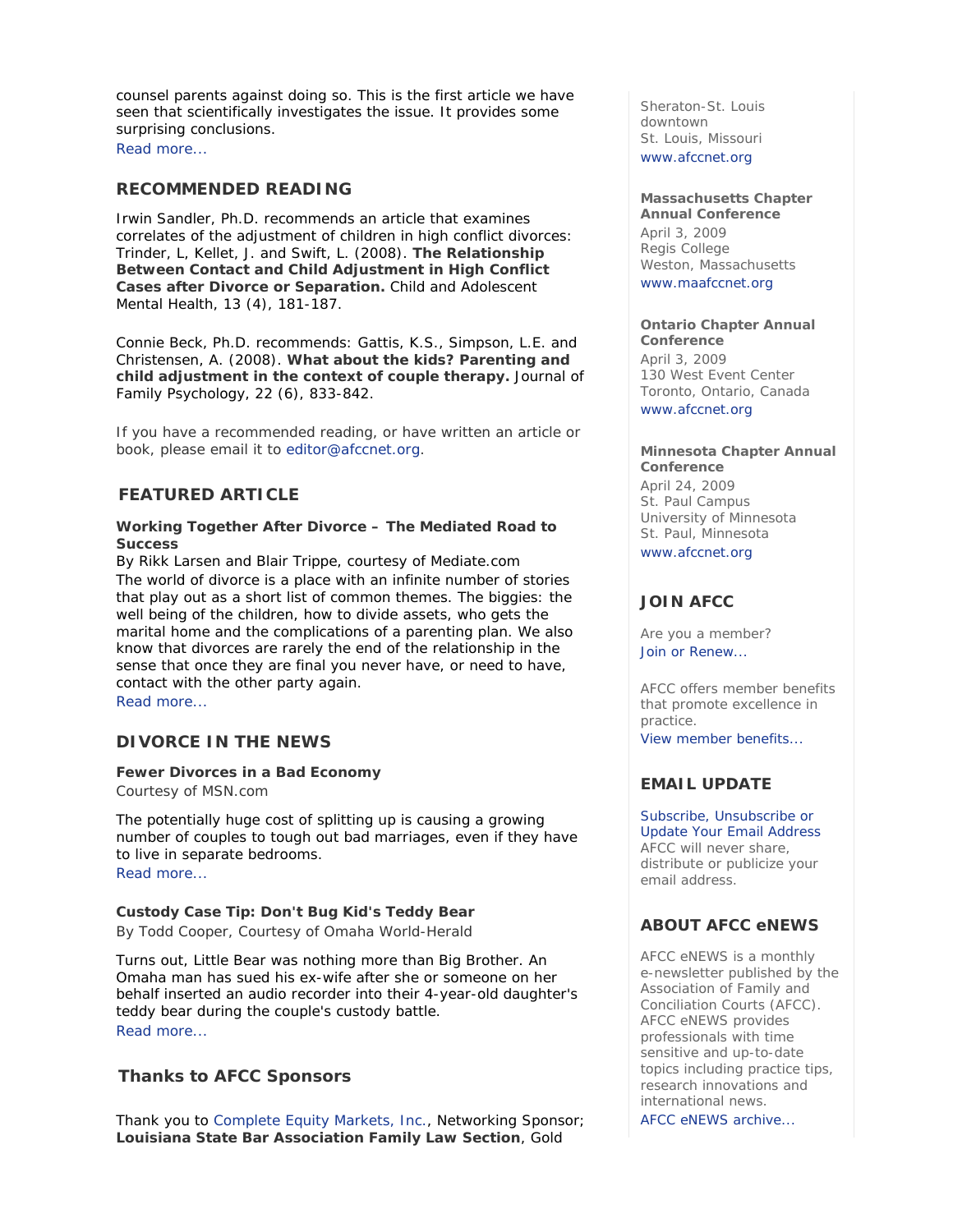Sponsor; and **Fuerst & Godley**, Lake Charles, LA, Silver Sponsor, for their support of AFCC's 46th Annual Conference in New Orleans.

## **AFCC Award Nominations**

AFCC is seeking nominations for the following awards to be presented at AFCC's 46th Annual Conference in New Orleans: The **John E. VanDuzer Distinguished Service Award**, which recognizes outstanding contributions and/or achievements by members of AFCC; the **Stanley Cohen Distinguished Research Award**, which recognizes outstanding research and/or achievements in the field of family and divorce and the **Irwin Cantor Innovative Program Award**, which recognizes innovation in court-connected or court-related programs. The nomination deadline is March 15, 2009. Click for more information...

### **Web Site Version:**

If you are having trouble viewing this email correctly, please view the Web site version by clicking here.

**Editor:**  Leslye Hunter editor@afccnet.org

AFCC welcomes your comments, questions or feedback. Please email the editor by clicking here.



Professionals dedicated to improving the lives of children and families through the resolution of family conflict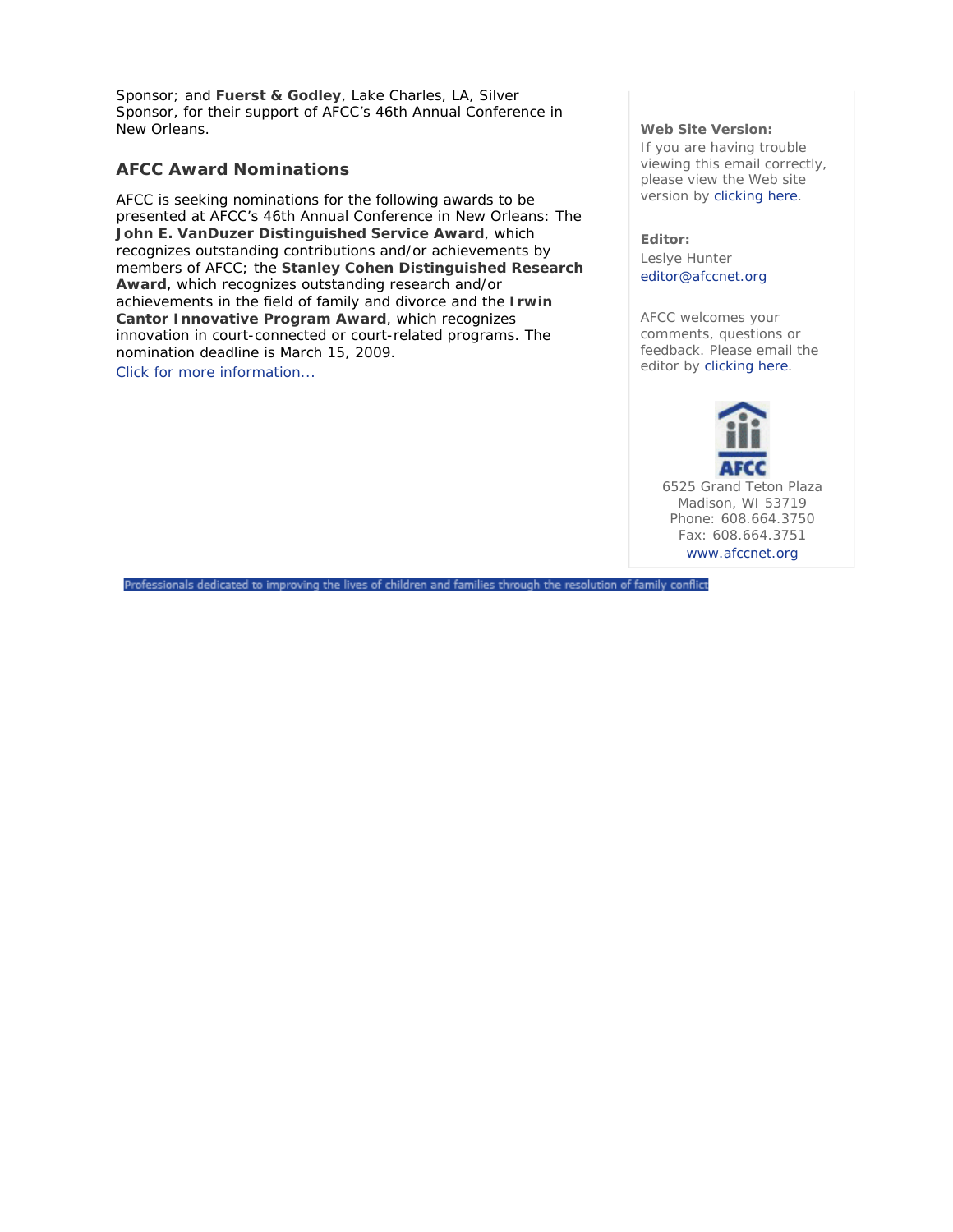



## **MEMBER CENTER**

- **Family Court Review**
- **AFCC Conference Audio**
- **AFCC News**
- **Member Directory**
- **Member Resources**
- **Chapter Resources**
- **AFCC HOME**



## **Child Sexual Abuse, Early Family Risk, and Childhood Parentification: Pathways to Current Psychosocial Adjustment**

*Courtesy of J.M. Craig Press, Inc.*

*Fitzgerald, M. M., Schneider, R. A., Salstrom, S., Zinzow, H. M., Jackson, J., and Fossel, R. V. [2008]. Child Sexual Abuse, Early Family Risk, and Childhood Parentification: Pathways to Current Psychosocial Adjustment. Journal of Family Psychology, 22, 320 - 324.*

When families are stressed, there is a tendency for some parents to treat their children more as peers. This behavior has come to be called parentification and is defined as a situation in which children are assigned roles and responsibilities normally the province of adults. For many years, MHPs have assumed that such actions are harmful to children and counsel parents against doing so. This is the first article we have seen that scientifically investigates this issue. It provides some surprising conclusions.

The authors administered a number of questionnaires to 499 female undergraduates; 82% were Caucasian and most were from upper middle class homes. The authors hypothesized that a number of factors could contribute to children becoming parentified. These included family dysfunction, parental mental illness, substance abuse, IPV, and on occasion CSA.

They found that:

- Family dysfunction, including parental mental illness, substance abuse, and IPV all had a direct effect on children's maladjustment.
- Twenty-two percent of the participants reported being sexually abused beginning at an average age of 11.5 years.
- The major single contributor to parentification was family dysfunction, whereas CSA did not have such a direct impact.
- Children who were parentified had different outcomes regarding their emotional adjustment. Those who were drawn into adult relationships had poorer outcomes, whereas those who were required to take on parental roles with younger siblings were better adjusted.

#### **Critical Analysis**

A major value of this work is the empirical finding that all parentifying behavior is not necessarily harmful. In terms of limitations, the authors never explained why they only studied females, so we cannot know if the results would be comparable for men. Second, CSA was very broadly defined. Therefore the percentages of abuse reported may be too high. Third, in their statistical analysis, CSA was treated in such a way so as to risk over- emphasizing its contribution to parentification while potentially minimizing the effect of the other factors.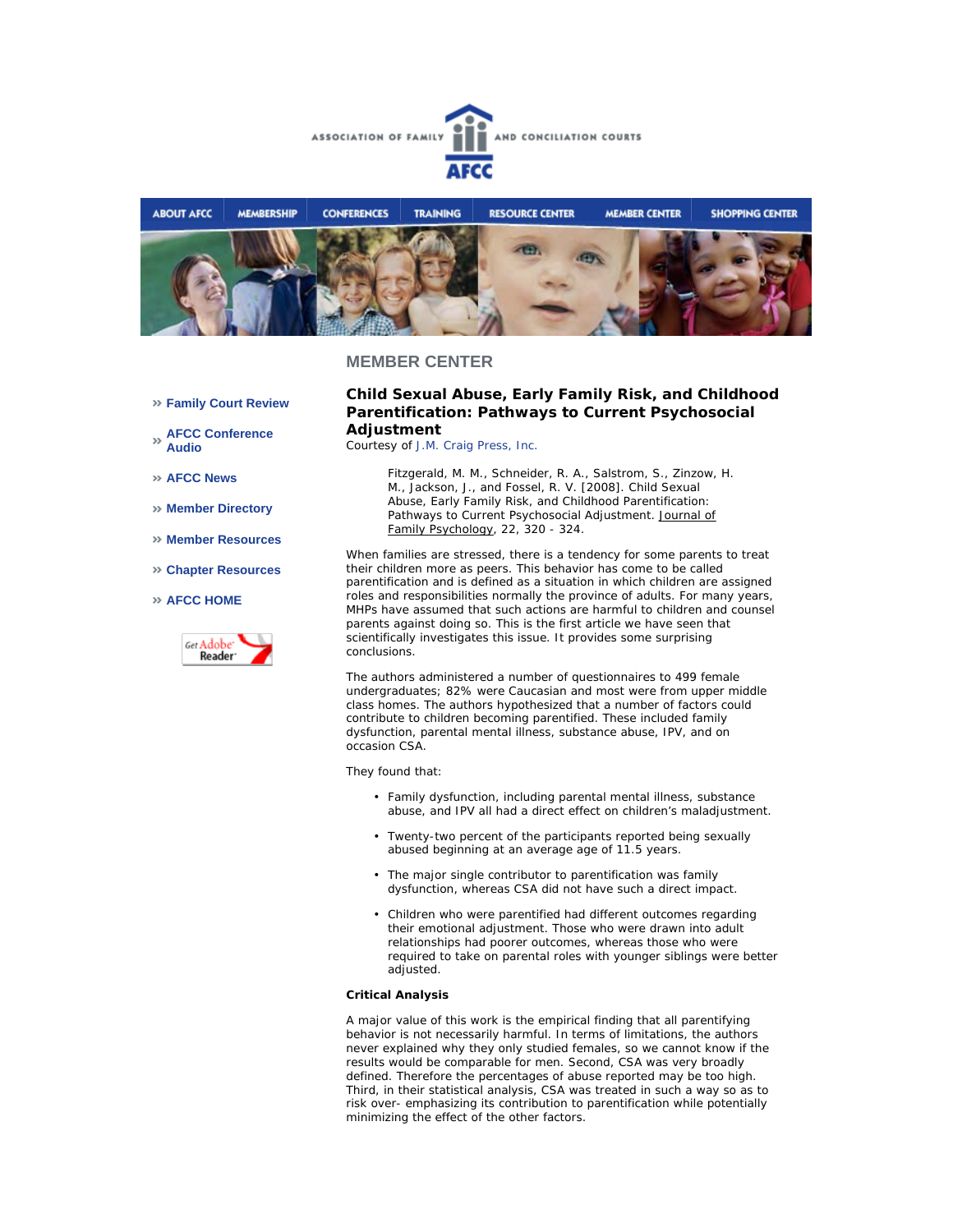### **Recommendations**

As we mentioned at the outset, MHPs have generally assumed that parentification is harmful to children. This research substantiates that belief in large measure. Children should not be brought into adult roles for which they are not prepared or equipped. On the other hand, these data are quite provocative regarding children who are expected to care for siblings. While these expectations are inappropriate, the authors found that filling these roles was not harmful. They speculated that this was so because "caring for siblings may confer skills and a sense of self-efficacy that are important to psychosocial adjustment, at least among young, female college students" [p. 323]. While further research is needed, these data caution us to be more careful in our assumptions regarding parentification and to look more closely at the factors contributing to it.

*For this as well as other valuable research visit J.M. Craig Press online at www.jmcraig.com or call (877) 960-1474. AFCC members receive a 25% discount on all J.M. Craig Products.*

J.M. Craig Press, Inc., 12810 Hillcrest Road, Suite 217 Dallas, TX 75230 (972) 960-1472 or (877) 960-1474

*Copyright © 1999 - 2008 J.M. Craig Press, Inc.*

6525 Grand Teton Plaza, Madison, WI 53719 Phone 608.664.3750 Fax 608.664.3751 afcc@afccnet.org www.afccnet.org

Search - Site Map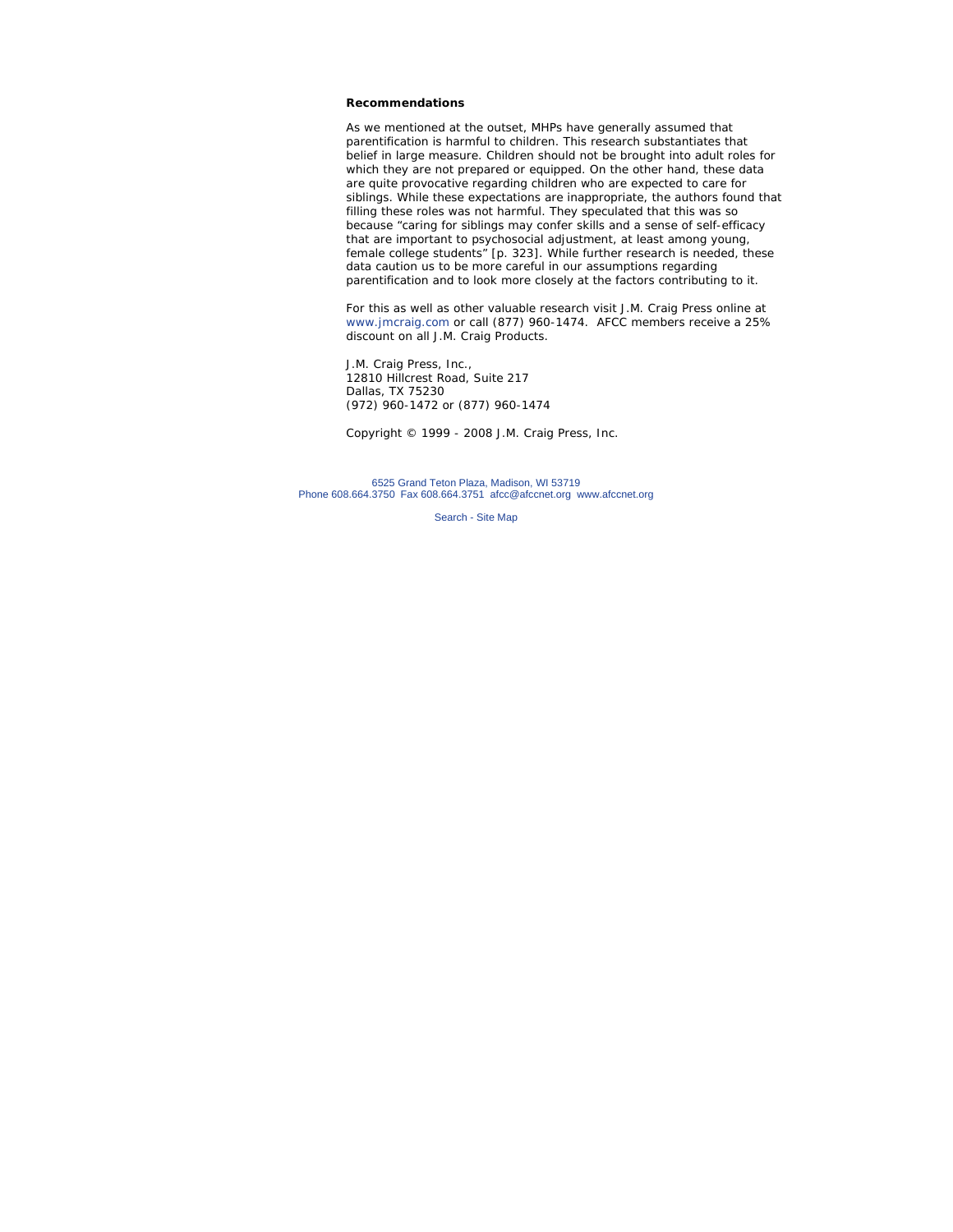



## **MEMBER CENTER**

- **Family Court Review**
- **AFCC Conference Audio**
- **AFCC News**
- **Member Directory**
- **Member Resources**
- **Chapter Resources**
- **AFCC HOME**



### **Mary E. O'Connell, J.D.**

Professor Mary E. O'Connell is Professor of Law at Northeastern University School of Law in Boston, Massachusetts. Prof. O'Connell's research has focused on both substantive changes in family law and on changing family court processes. Her most recent work, *"Mandated Custody Evaluations and the Limits of Judicial Power",* (*Family Court Review,* April, 2009) continues her exploration of the need to balance individual rights with family court interventions.

Prof. O'Connell served as Co-Reporter for AFCC's *Family Law Education Reform Project.* She has a long-standing relationship with the Child and Family Forensic Center at the University of Massachusetts Medical School in Worcester, Massachusetts, where she served as a Visting Scholar during 2006-2007, and where she regular participates in the post-doctoral forensics program. With her law students, Prof. O'Connell also runs a mentoring program for teens in state custody in Massachusetts.

## **Arnold T. Shienvold, Ph.D.**

Arnold Shienvold, Ph.D. earned Master of Arts and Doctor of Philosophy degrees in clinical psychology from the University of Alabama. He specialized in child clinical psychology and completed his internship at the Ohio State University Hospital.

Dr. Shienvold has specialized in dealing with high conflict families since he began his practice. He is recognized locally and nationally as an expert in the areas of custody evaluations and family mediation. In addition to his direct clinical practice in those areas, Dr. Shienvold has consulted to public and private agencies, taught and lectured at a multitude of professional conferences and schools and published papers on these topics. Dr. Shienvold continues to see individuals and couples in therapy and he has an active forensic practice. Additionally, Dr. Shienvold has served as a professional facilitator for group meetings.

Dr. Shienvold's professional affiliations include: Member of the American Psychological Association; Fellow of the Pennsylvania Psychological Association where he also serves on the custody evaluation work group; past president of the Academy of Family Mediators; past president of the Association for Conflict Resolution; Serves on the Board of Governors of the Association of Family and Conciliation Courts; Pennsylvania Council of Mediators, American Professional Society on the Abuse of Children.

### **Hon. R. James Williams**

Justice Williams is a member of the Supreme Court of Nova Scotia, Family Division. He is an Associate Director of the National Judicial Institute.

Justice Williams has spoken at, and/or chaired, a number of national and international continuing legal education programs.

He is President of the Canadian Research Institute on Law and the Family (Calgary). He has co-chaired the Federation of Law Societies Summer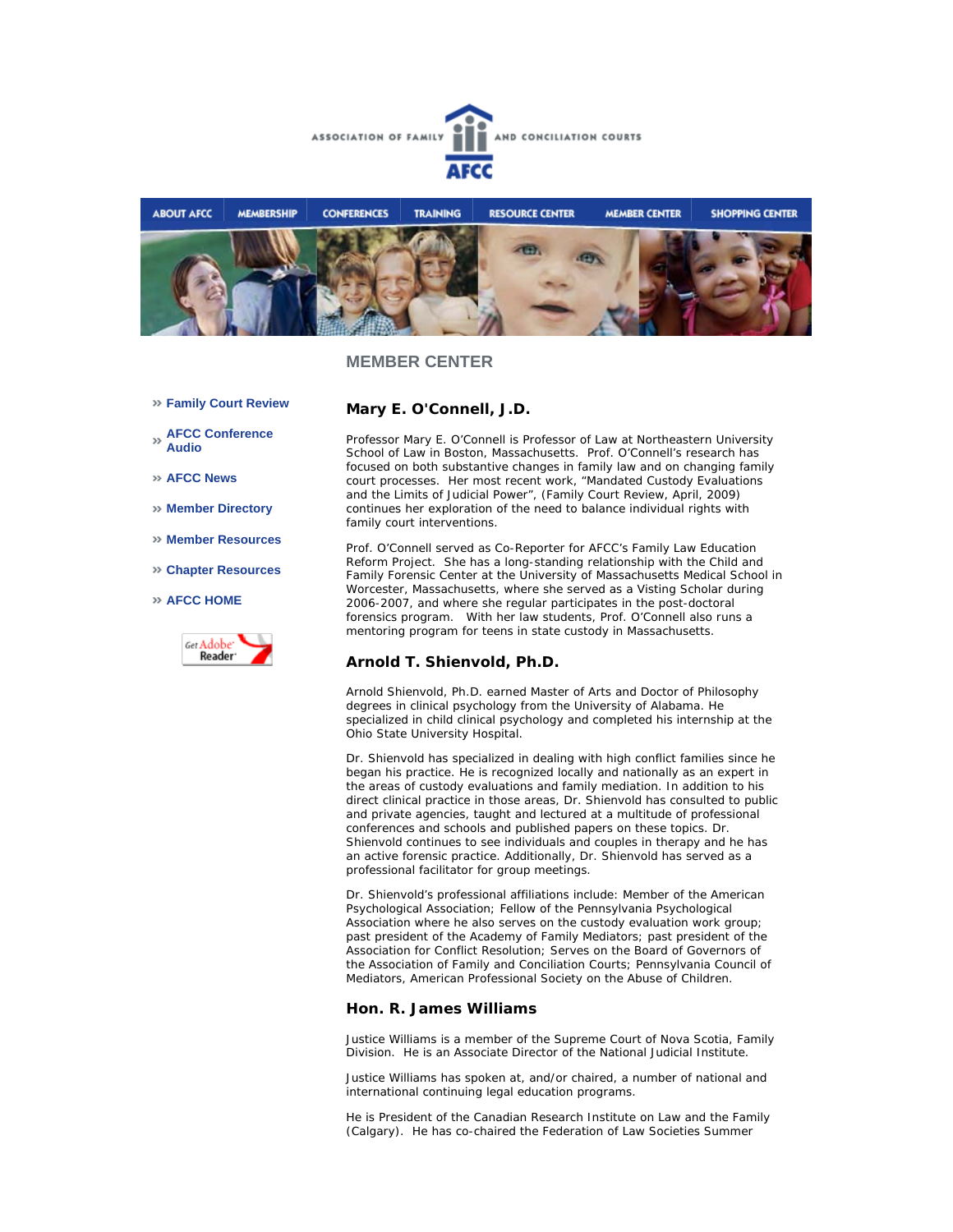Program on Family Law since 1992 and has taught at Dalhousie Law School since 1978. He has been involved in a variety of community organizations.

### **Andrew Schepard, J.D.**

Andrew Schepard is Professor of Law, Hofstra University School of Law and the Director of Hofstra University's Center for Children, Families and the Law. He is a 1972 graduate of Harvard Law School, where he served as Articles Editor of the *Harvard Law Review*, served as a Law Clerk to former Chief Judge James L. Oakes of the United States Court of Appeals for the Second Circuit.

Professor Schepard is the editor of the *Family Court Review* and the author of *Children, Courts and Custody: Interdisciplinary Models for Divorcing Families* (Cambridge University Press 2004). He has written many law review articles in family law and alternative dispute resolution. Professor Schepard writes the Law and Children column for the *New York Law Journal*.

Professor Schepard is the Reporter for the Uniform Collaborative Law Act sponsored by the National Conference of Commissioners on Uniform State Laws. He is a member of the American Bar Association's Youth at Risk Commission. He was the Reporter for the *Model Standards of Practice for Family and Divorce Mediation* approved by the American Bar Association, the Association of Family and Conciliation Courts and the Association for Conflict Resolution and the Reporter for the American Bar Association's Leadership Summit on Unified Family Courts. He founded Hofstra Law School's Child and Family Advocacy Fellowship Program that awards full tuition scholarships and paid externships to students pledged to a career in the field. He is also a founder of Parent Education and Custody Effectiveness (P.E.A.C.E), an education program for divorcing and separating parents on how to manage their conflicts over their children responsibly.

He is the Chair of the Family Law Education Reform Project co-sponsored by Hofstra Law School and the Association of Family and Conciliation Courts. He is an attorney member of the Judicial Conference of the State of New York. Professor Schepard is also Program Director for the National Institute of Trial Advocacy's course in Modern Divorce Advocacy and has served as Program Director for NITA's Child Advocacy, Deposition and Trial Advocacy courses.

Professor Schepard has received numerous awards from the American Bar Association and the Association of Family and Conciliation Courts for his work with families and children in conflict. Professor Schepard is an elected member of the American Law Institute and a Fellow of the American Bar Foundation.

6525 Grand Teton Plaza, Madison, WI 53719 Phone 608.664.3750 Fax 608.664.3751 afcc@afccnet.org www.afccnet.org

Search - Site Map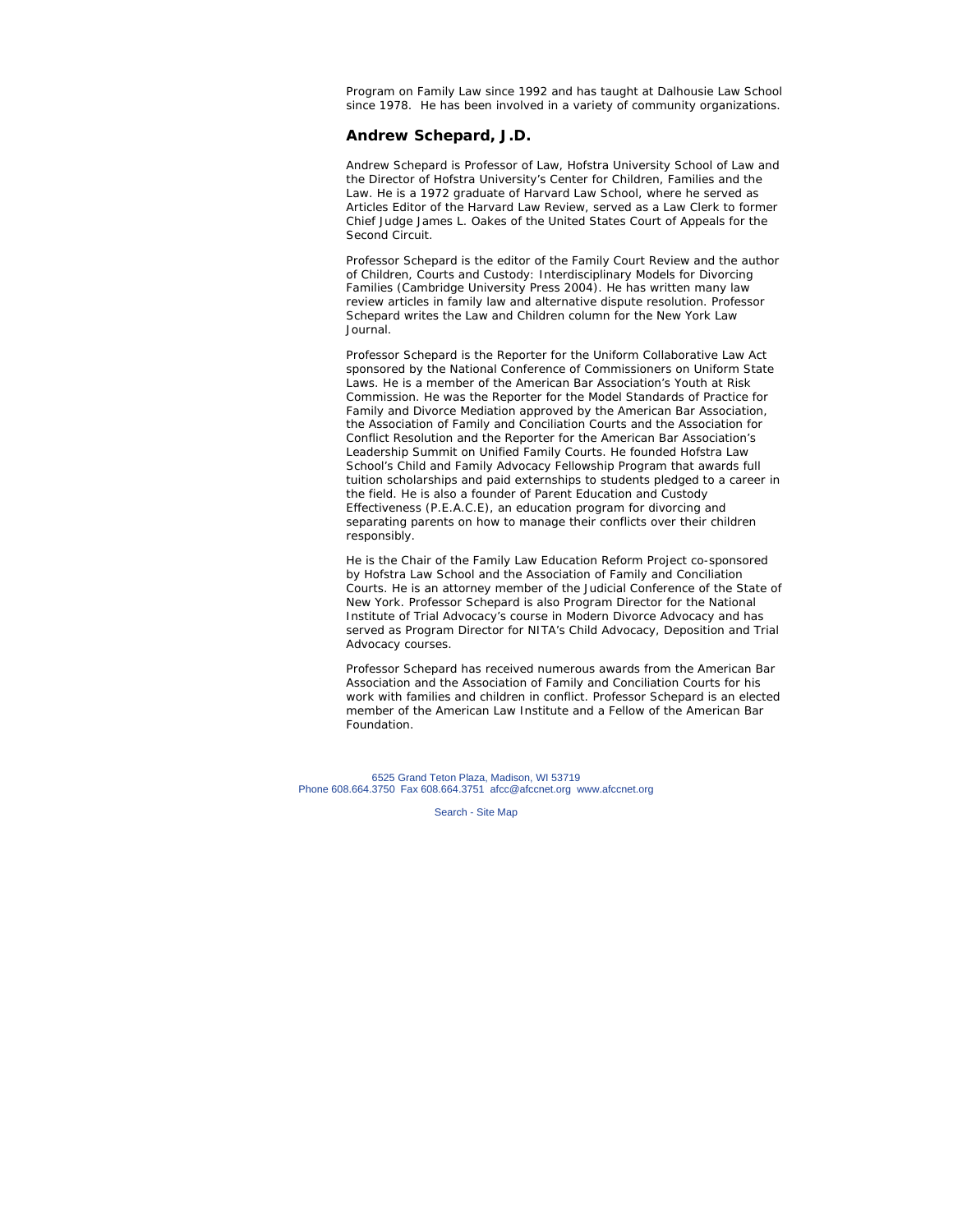



## **MEMBER CENTER**

## **ASK THE EXPERTS**

- **Family Court Review**
- **AFCC Conference Audio**
- **AFCC News**
- **Member Directory**
- **Member Resources**
- **Chapter Resources**
- **AFCC HOME**



**Top Ten Tips on Court Program and Community Collaborations** *By Linda Fieldstone, M.Ed., Honorable Sandy Karlan, and Honorable Judith L. Kreeger*

An increasing number of domestic relations courts are recognizing that the needs of family litigants are often non-legal child related issues and are best served outside of the family court arena. Family Court Services of Miami-Dade County Domestic Relations Division was developed to fill the gap between the court and the community and bridge parents and children

to the most appropriate providers in their neighborhoods. In this era of "do more with less," this function of the court has become even more crucial to the families we serve. These Top Ten Tips will help you build strong links between your court and community:

#### **1. Define the Need**

Let the judges define their needs and develop a system that meets their expectations; create easy forms and meaningful procedures to structure a program to meet the expectations of the court first. Remember that a court services program would not exist without the confidence of the court.

#### **2. Know Your Customers**

Understand the types of services that are best suited for these families and search for them in various parts of the community; if you don't find what you are looking for, help to create them.

#### **3. Tailor Each Referral to the Unique Needs of Each Family**

Administer a comprehensive intake to ascertain needs of the family, including location, language, affordability/fee structure, insurance, date/time restrictions, gender preferences, domestic violence and abuse history, special training required, prior services utilized and special needs of any family member.

#### **4. Don't Forget the Vet**

Remember to check if either parent is eligible for veteran's benefits; collaborate with your local Veteran's Administration to provide a strong link to the appropriate provider.

#### **5. Be Aware of Cross Cultural Issues**

Make sure that the services that you offer are cross cultural in nature so to avoid frustration and further barriers to healing for the parents and children that are referred.

#### **6. Be On Guard When Referring Families with Domestic Violence and Abuse Issues**

Check if referral sources have appropriate safety precautions in place before referring families with domestic violence and abuse history, such as separate entrances and waiting areas, security cameras, security guards, specific security procedures in place, detailed verbal and written orientation to policies and procedures and special training for providers.

#### **7. Be Prepared for Crises Intervention Services**

Develop the capacity to assist the court with a parent or child that requires immediate attention, threaten to hurt themselves or others. Provide a link